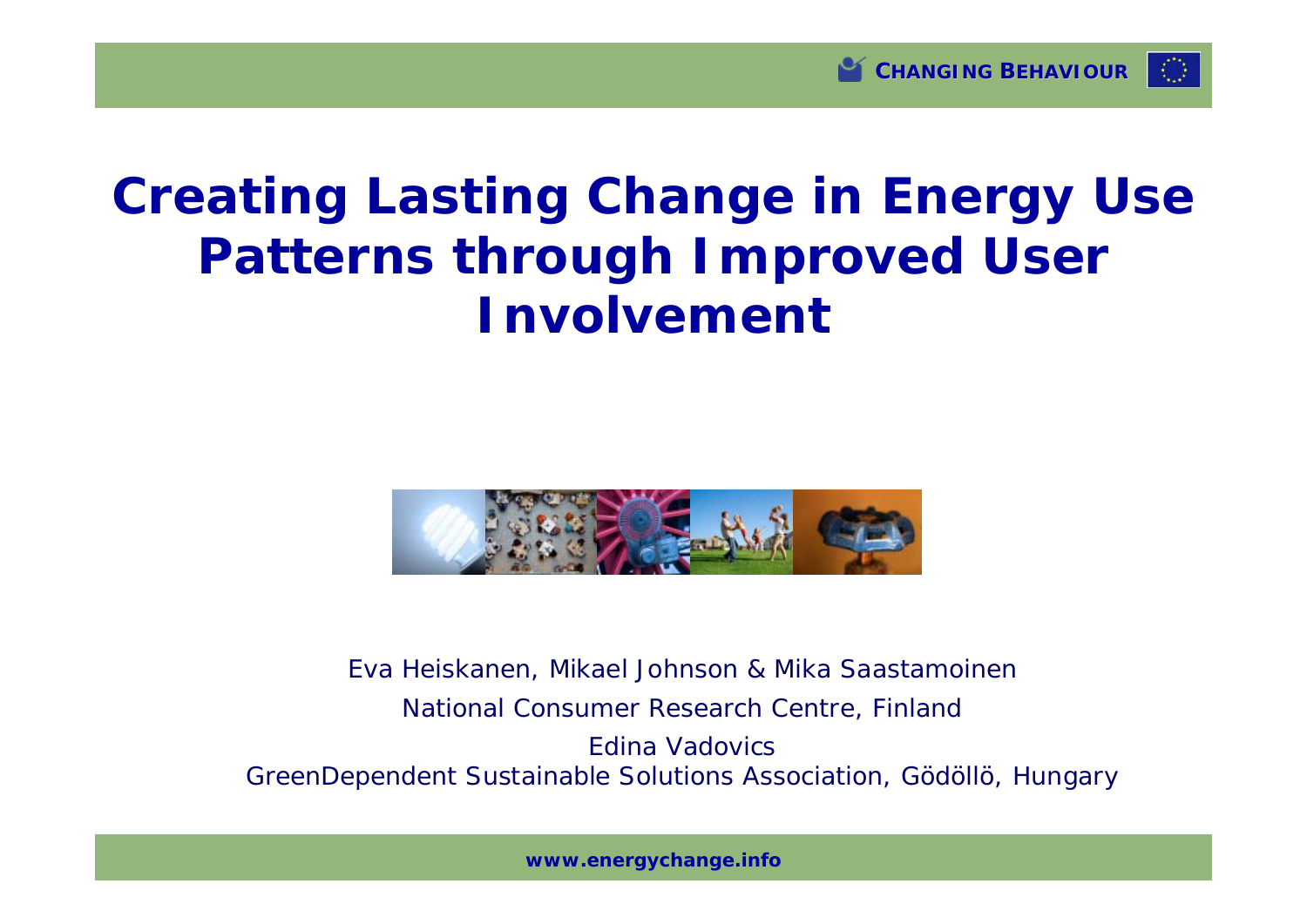# **The need for user involvement in energy efficiency/conservation**

• Huge gap between energy experts and ordinary end-users



Need to combine 'sticky information' (von Hippel): technical possibilities vs. end-user contexts -> need to learn about users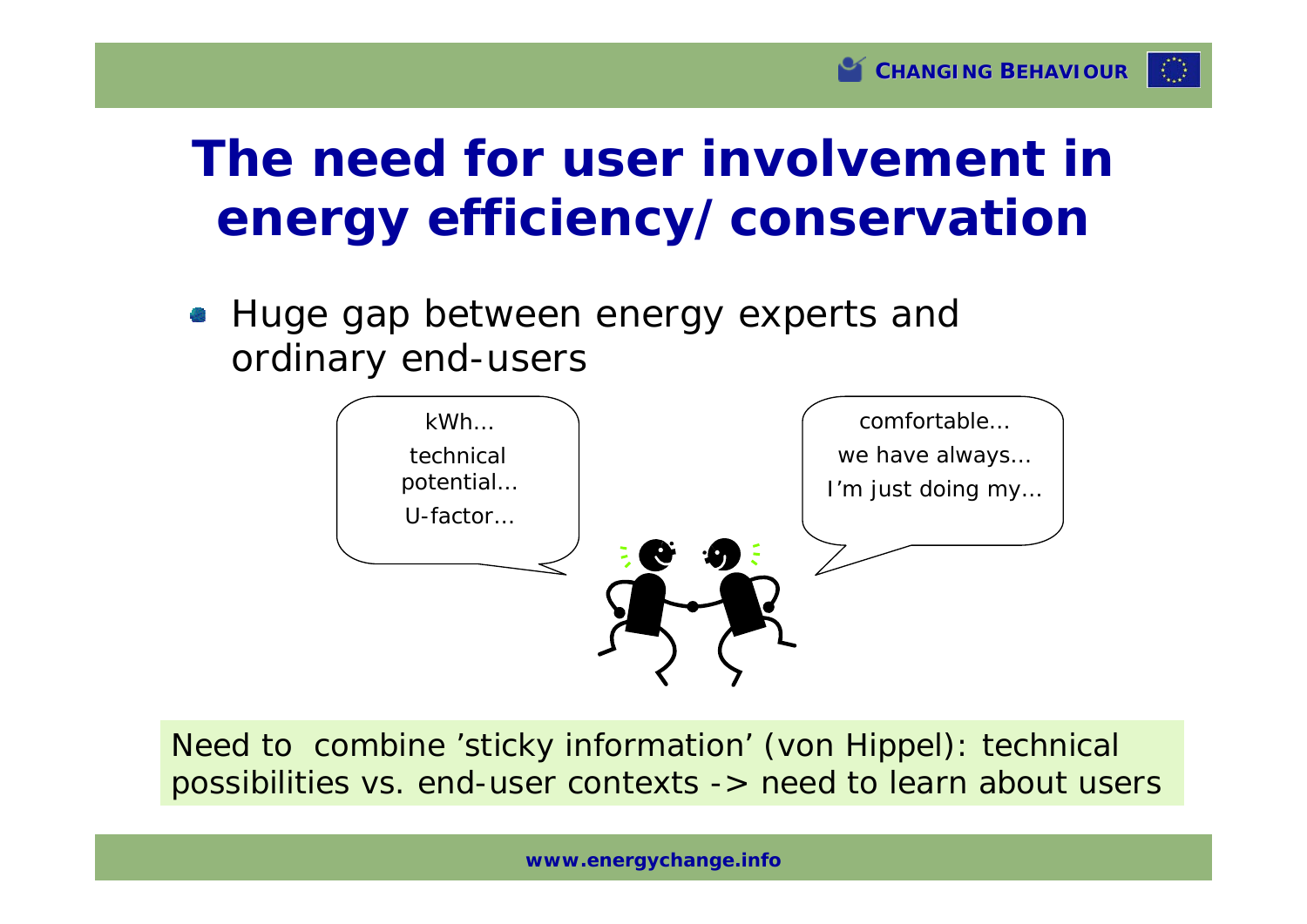### **CHANGING BEHAVIOUR: The project**

- National Consumer Research Centre, Finland
- Energy research Centre of the Netherlands ECN, **Netherlands**
- University of Salford, SURF Centre, UK
- OEKO Institut e.V, Germany
- Central European University, CEU, Hungary
- SEI-Tallinn, Estonia
- Centre for Renewable Energy Sources CRES, Greece
- Cowi Baltic, Lithuania energy & environment consultancy
- Energy Service Company Enespa Ltd, Finland ESCO
- Manchester Knowledge Capital, United Kingdom -PPP
- GreenDependent Sustainable Solutions Association, Hungary - NGO
- Ekodoma, Latvia energy consultancy
- Consumer Association of North Rhine Westphalia, Germany - NGO

#### **intermediary practitioners working between policy & users**

**www.energychange.info**



Funded by the EC FP7 THEME ENERGY (contract 213217) 2008-2010



SEVENTH FRAMEWORK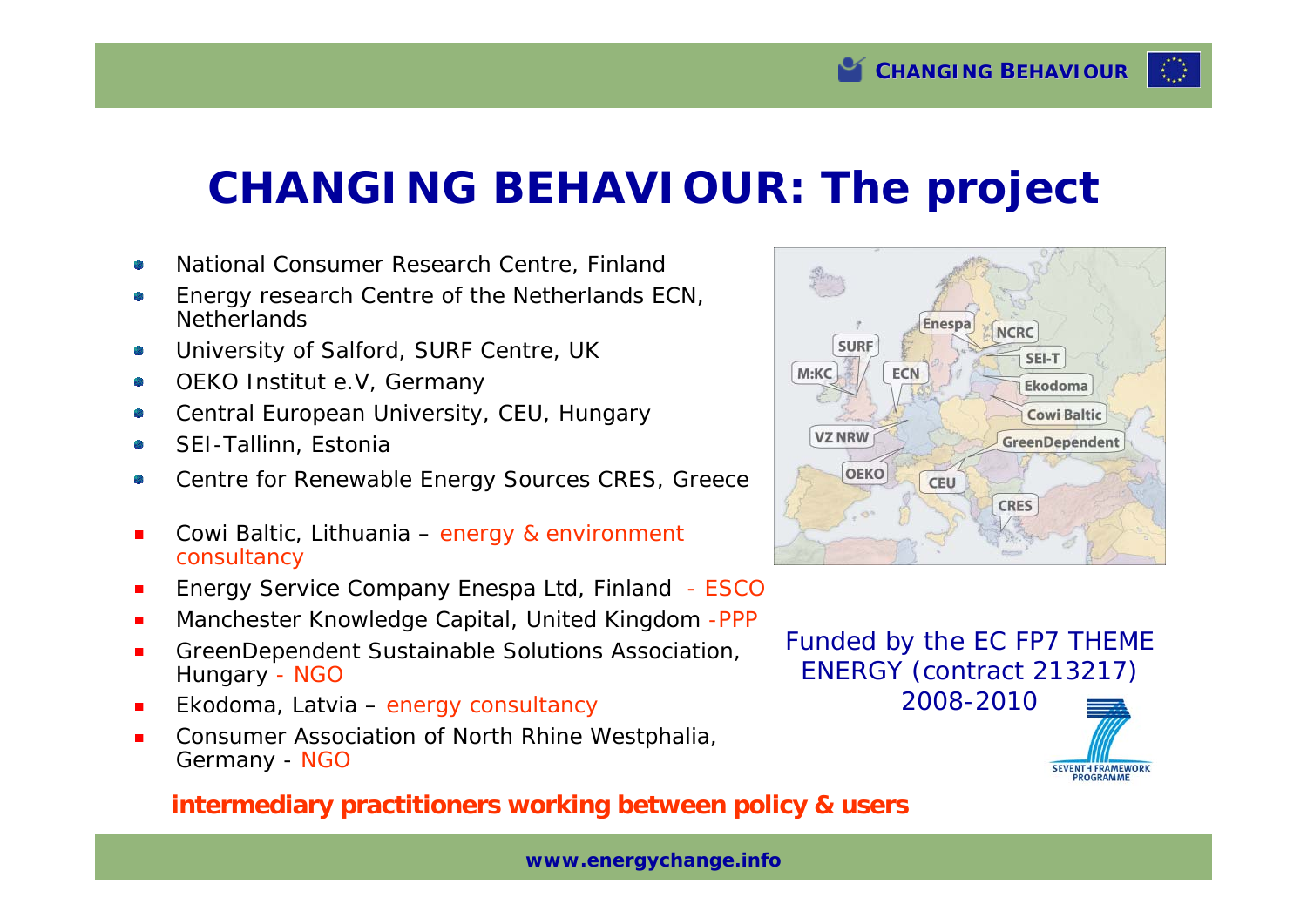

### **An action research project to develop a toolkit for practitioners**

Aim to improve intermediary practice by analysing the past and providing resources for the future:

- 1. Inventory of  $\approx$  100 programmes for small end-users (advice, finance, support, education, social marketing)
- 2. In-depth analysis of factors influencing success
	- meta-analysis of 24 cases from different parts of Europe
		- extensive literature review
		- -> development of conceptual model of success factors
- 3. Mapping & engaging intermediaries in 4 parts of Europe
	- interviews with 25 energy intermediaries
	- workshops for feedback on the model
- 4. Use of the model in pilot projects -> feedback
- 5. To develop a toolkit for practitioners -> feedback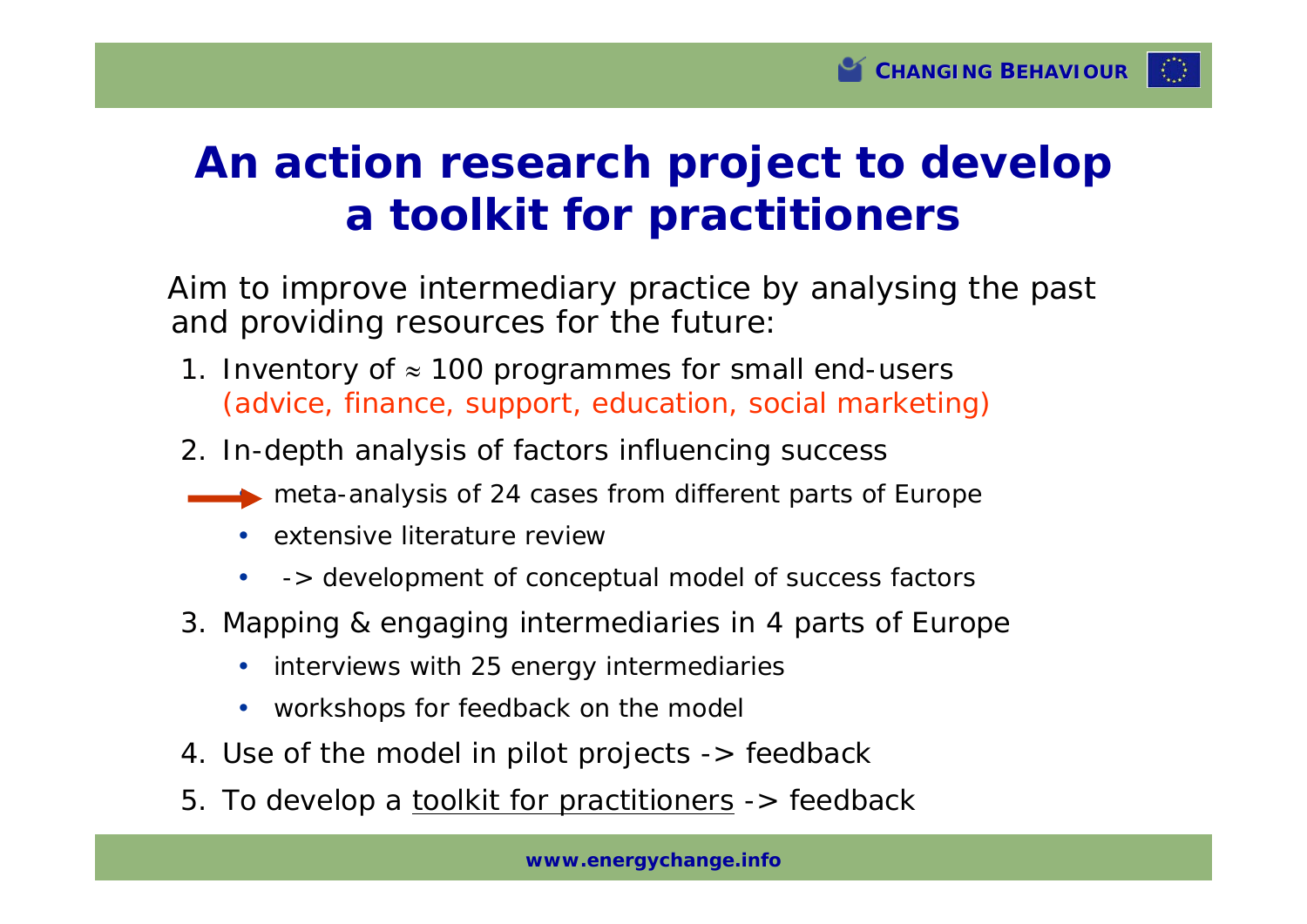# **Meta-analysis of 24 case studies – what influences success?**

- Green Energy Train, The Hague
- Green Energy Train, Leidsche Rijn, **Netherlands**
- Social Housing Energy Renovation, Hungary
- Green Office, Finland
- Ilmari climate change school programme, Finland
- EnERLIn programme, Latvia
- EcoTopTen, Germany
- Energy Trophy, Hungary
- The CIS Solar Tower, UK
- Energy Expert, Finland
- Contracting in Rommerskirchen, German
- Modernisation Multiapartment programme, Lithuania
- Taupukas residential awareness campaign, Lithuania
- Standby Campagn "OffReallyoff?", Germany
- Metropolitan Policy Energy Efficiency d)
- Climate Watch programme, Hungary G
- Carbonarium, Hungary e.
- Samsoe Renewable Energy Island, a. Denmark
- Municipal energy conservation Ø agreements, Finland
- Building energy audits project, Latvia
- SANIT Germany Ø
- MIMP Pledge Campaign, UK Ø.
- KredEx. Energy Efficiency Competence **College** Centre, Estonia
- MIMP Programme, UK **A**

**www.energychange.info** all dealing with small energy users (households, municipalities, offices, schools) all run by intermediary organisations

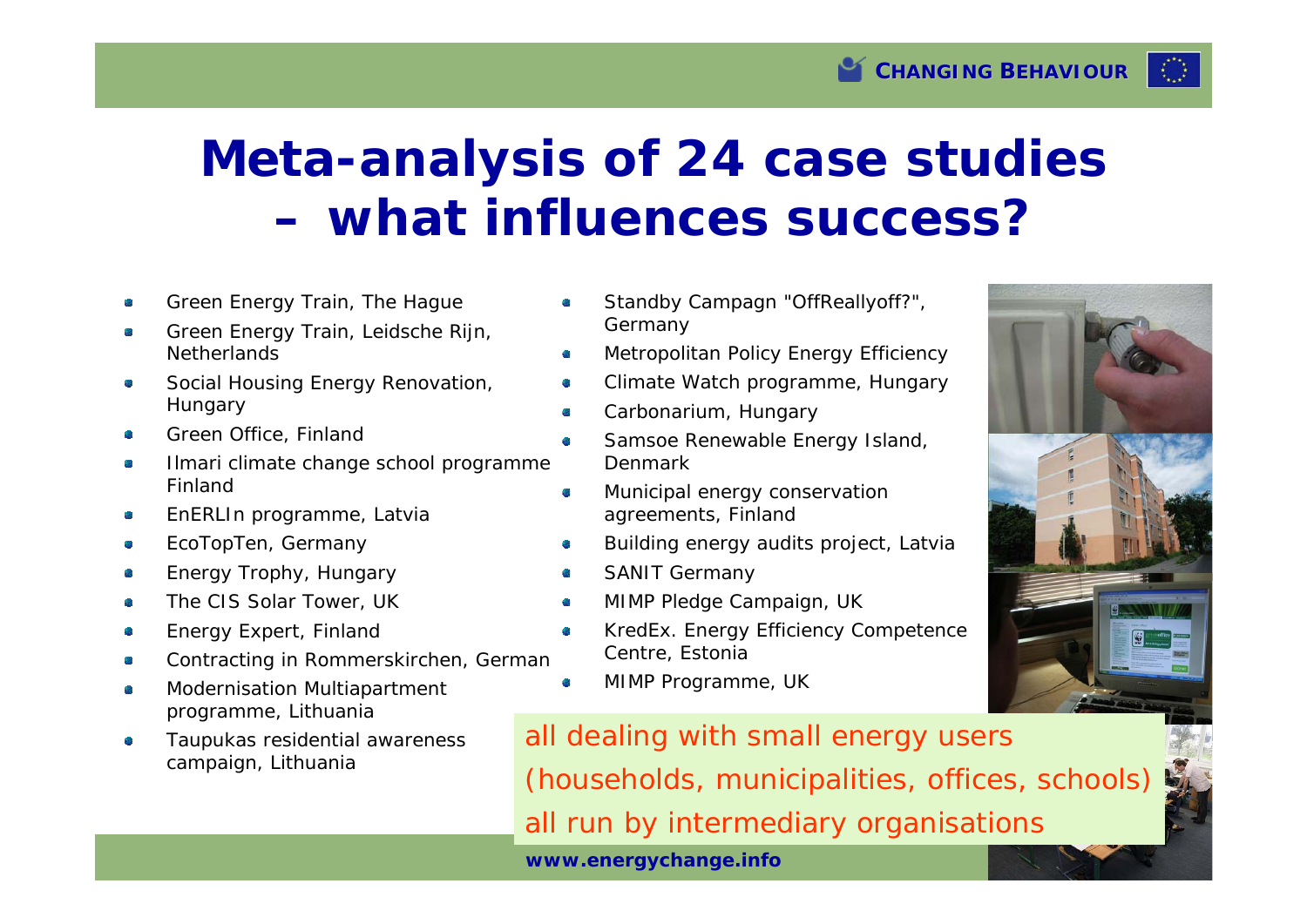## **How did the case programmes learn about end-users?**

Surveys and interviews (6)



- sometimes sophisticated and used for design of the project, but often no/little impact on design
- Prior research, particular theoretical perspectives (8)
	- a particular theory on human behaviour, a reasearch-based guideline, statistics on energy usage
- Experience from prior projects and similar examples (6)
	- own experience working with the end-users, or modelling on a previous project elsewhere
- User-driven project (or pilot project) (8)
	- more or less intentional upscaling from user initiatives
- Familiarity and informal interaction with the target group (7)
	- informal discussions, own experience of being one of the users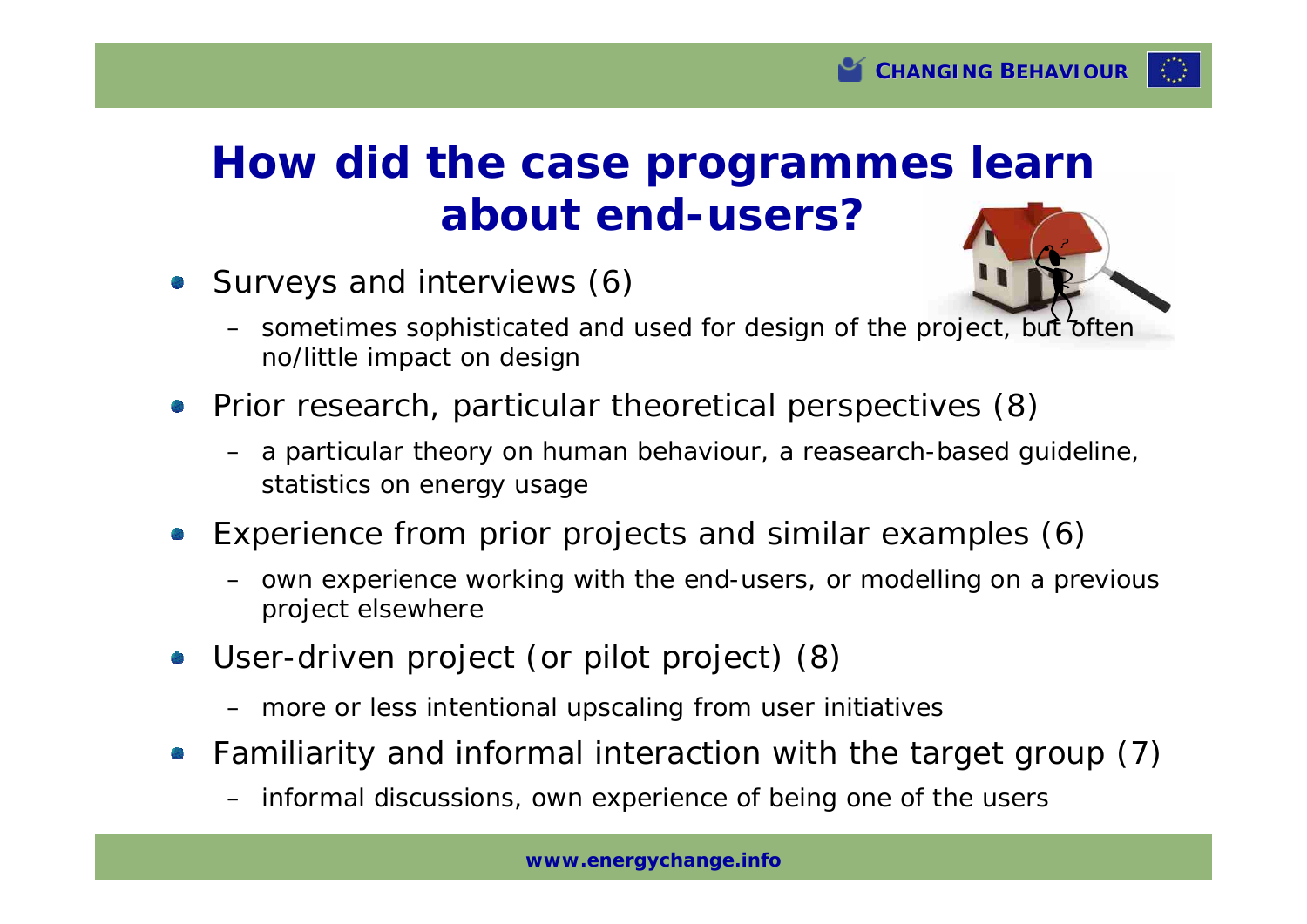

#### **Impact on success/goal achievement**

Energy behaviour literature often suggests that 'more 43 behavioural theory is needed' etc.

but in our cases…

- No approach provided a 'silver bullet'
- Multiple approaches more closely connected to success… 奥
- Approaches reflect the needs and resources of the  $\mathcal{L}_{\mathcal{A}}$ programe
	- large programmes with heterogeneous user groups need representative data
	- small projects can more easily build on informal knowledge and direct user input
	- differences also in type of service/solution, risks to endusers, funding sources…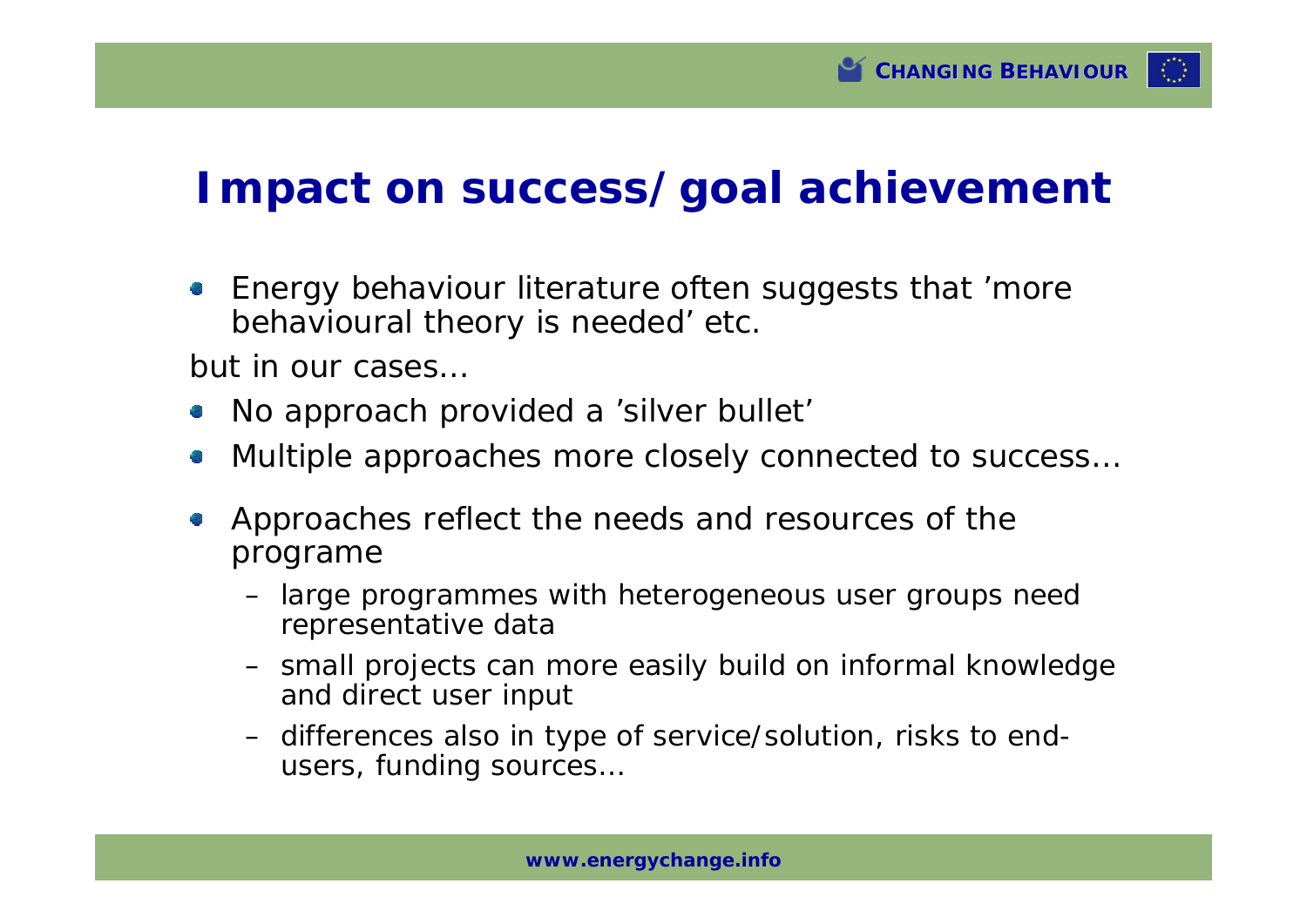### **Approach to user involvement also reflects planning philosophy**

- Top down:
	- distant resources: surveys, prior theoretical concepts, previous research
	- clear separation between research, design, implementation & evaluation
- Bottom up:
	- practical experiences, informal contacts, initiatives taken by the end-users
	- small ideas or feedback from users can change the programme
	- research, design, implementation & evaluation more concurrent

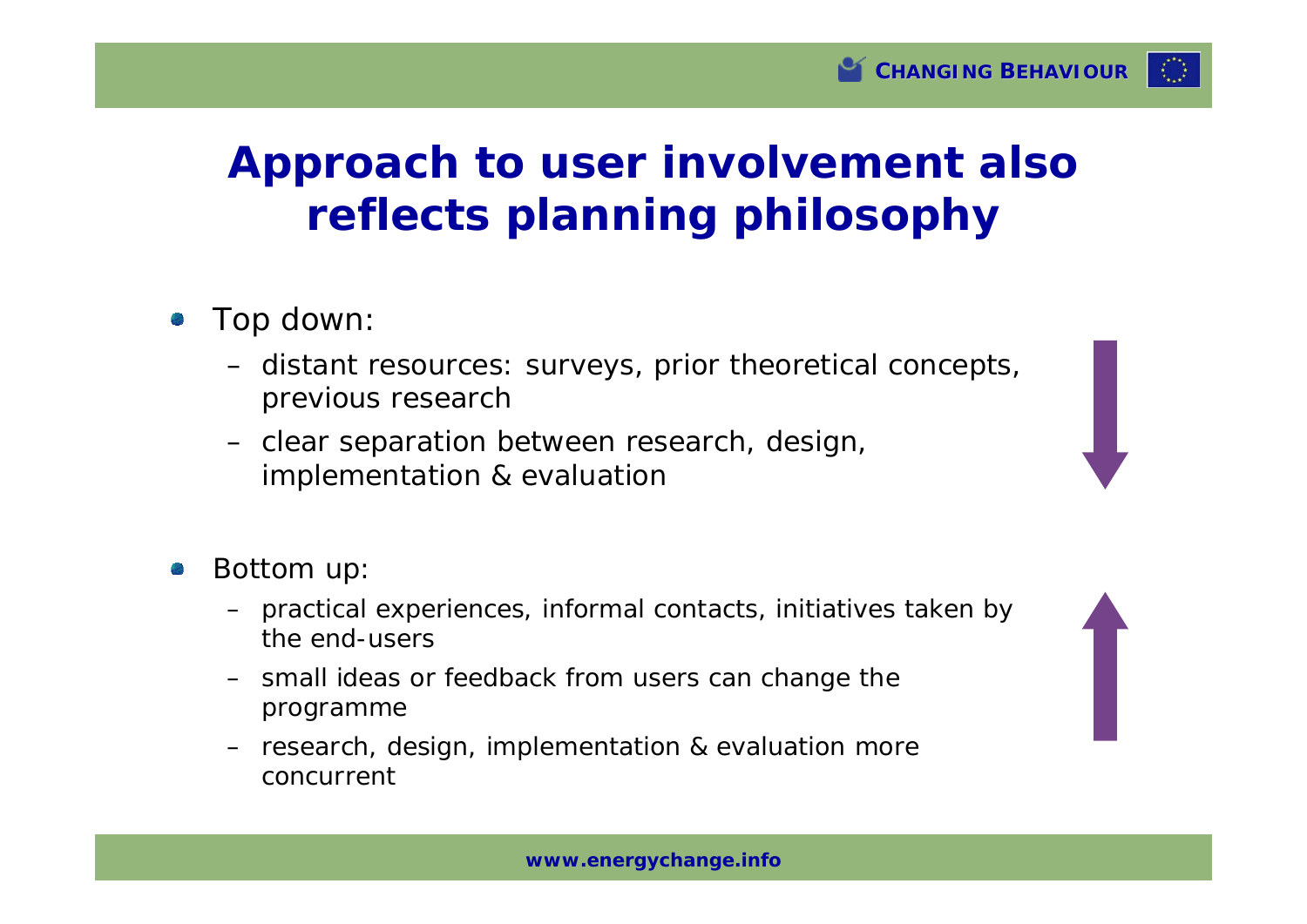

#### **Pros and cons of various approaches**

| <b>Approach to</b><br>learning about<br>end-users               | <b>Pros</b>                                                                                                                     | Cons                                                                                                                                                         |
|-----------------------------------------------------------------|---------------------------------------------------------------------------------------------------------------------------------|--------------------------------------------------------------------------------------------------------------------------------------------------------------|
| <b>Surveys and</b><br><b>interviews</b>                         | <b>Systematic approach to data collection</b><br>Surveys provide the possibility to poll<br>representative samples              | May not always feed into programme design<br>May be designed to confirm preconceptions<br>Good research is expensive & requires skills                       |
| Research,<br>theoretical<br><b>perspectives</b>                 | Sound theoretical base can help to make sense<br>of energy-related behaviour                                                    | <b>Commitment to theories may obscure contextual</b><br><b>particularities</b><br>Overly theoretical background can lead to complex<br>and confusing designs |
| <b>Experience from</b><br>prior projects                        | Confidence and skills that are difficult to codify                                                                              | 'Competence trap': overconfidence and failure to<br>learn new skills in new contexts                                                                         |
| <b>User-driven</b><br>project (or pilot<br>project)             | Users know about their needs -> context-tailored<br>and user-friendly designs<br>Users are motivated and engaged from the start | Users may not be fully aware of their behaviour and<br>all the factors underlying it<br>'Upscaling' can be difficult                                         |
| <b>Familiarity and</b><br>informal<br>interaction with<br>users | Informal interactions allow for a rich exchange<br>of information<br><b>Familiarity creates trust and mutual confidence</b>     | Time and commitment to build up familiarity<br>Contacts may be biased: some end-users are more<br>familiar than others                                       |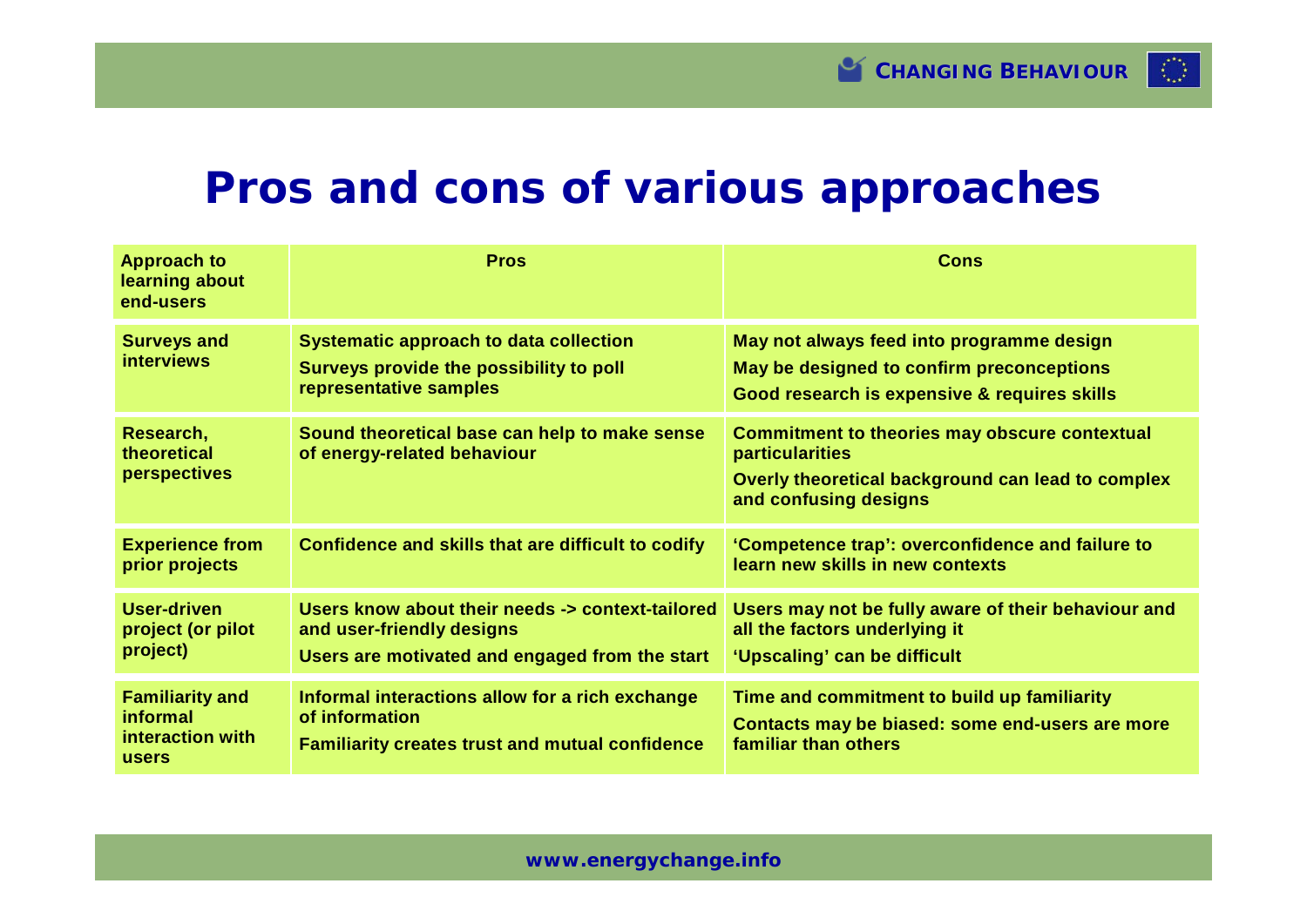

#### **From isolated end-users to users embedded in context**

- Interacting merely with end-users is not sufficient
	- end-users are not the only parties influencing their energy usage behaviour
	- energy consumption (and conservation) is a result of social processes on the family, community and institutional level



**www.energychange.info**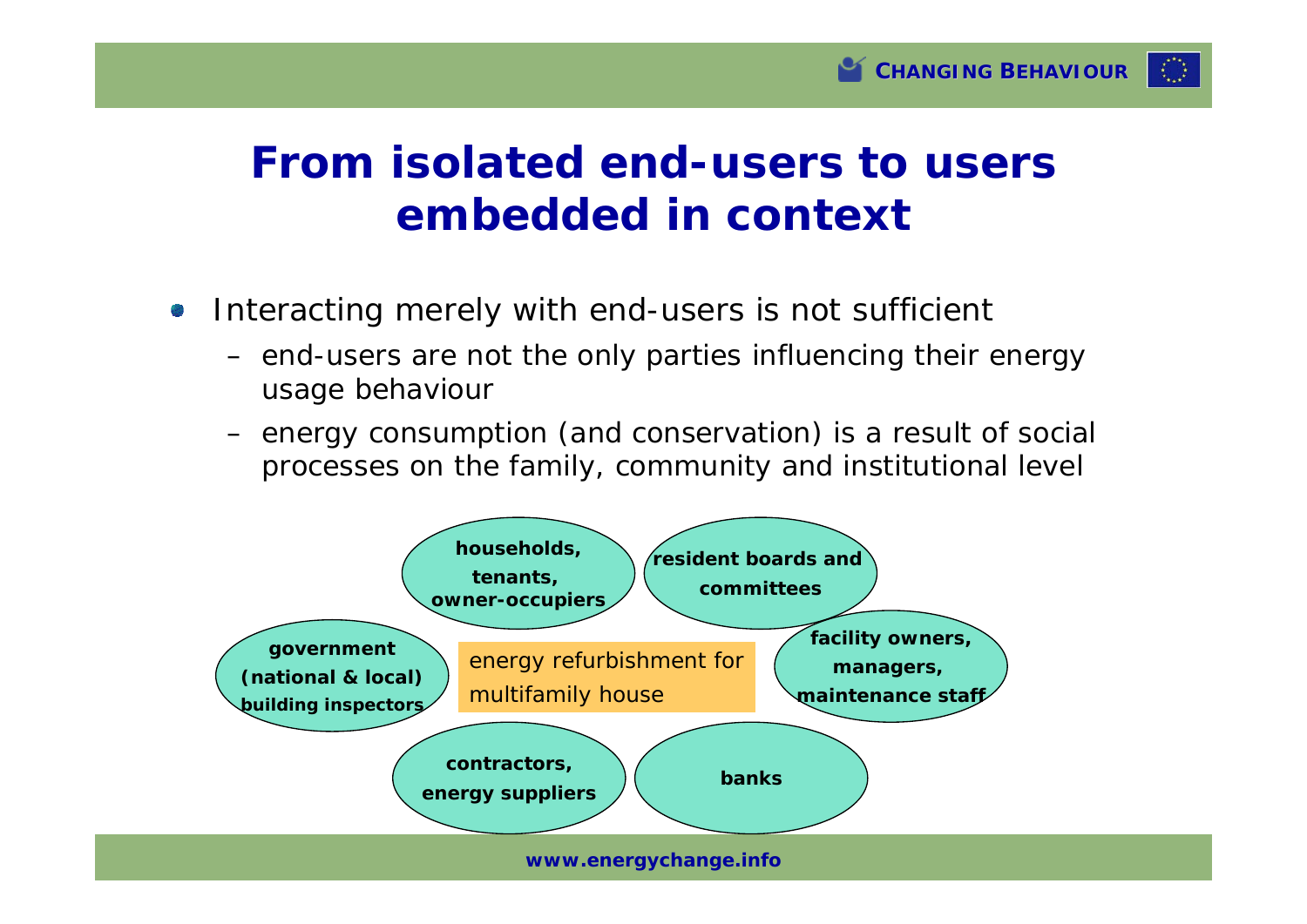

user context

user

practitioner

#### **Conclusions**

- Aim to create a toolkit that helps practitoners to interact with end-users & key stakeholders
	- "no one size fits all", no one method is best
- Approaches to learning about end-users should help practitioners to go 'beyond method' to develop a relational approach
	- learning about their relationship with users in a particular context
	- engaging stakeholders
	- energ – accepting a 'blurring' between producer and user roles (experts depend on others to reach their goals)
	- make use of iterations & learning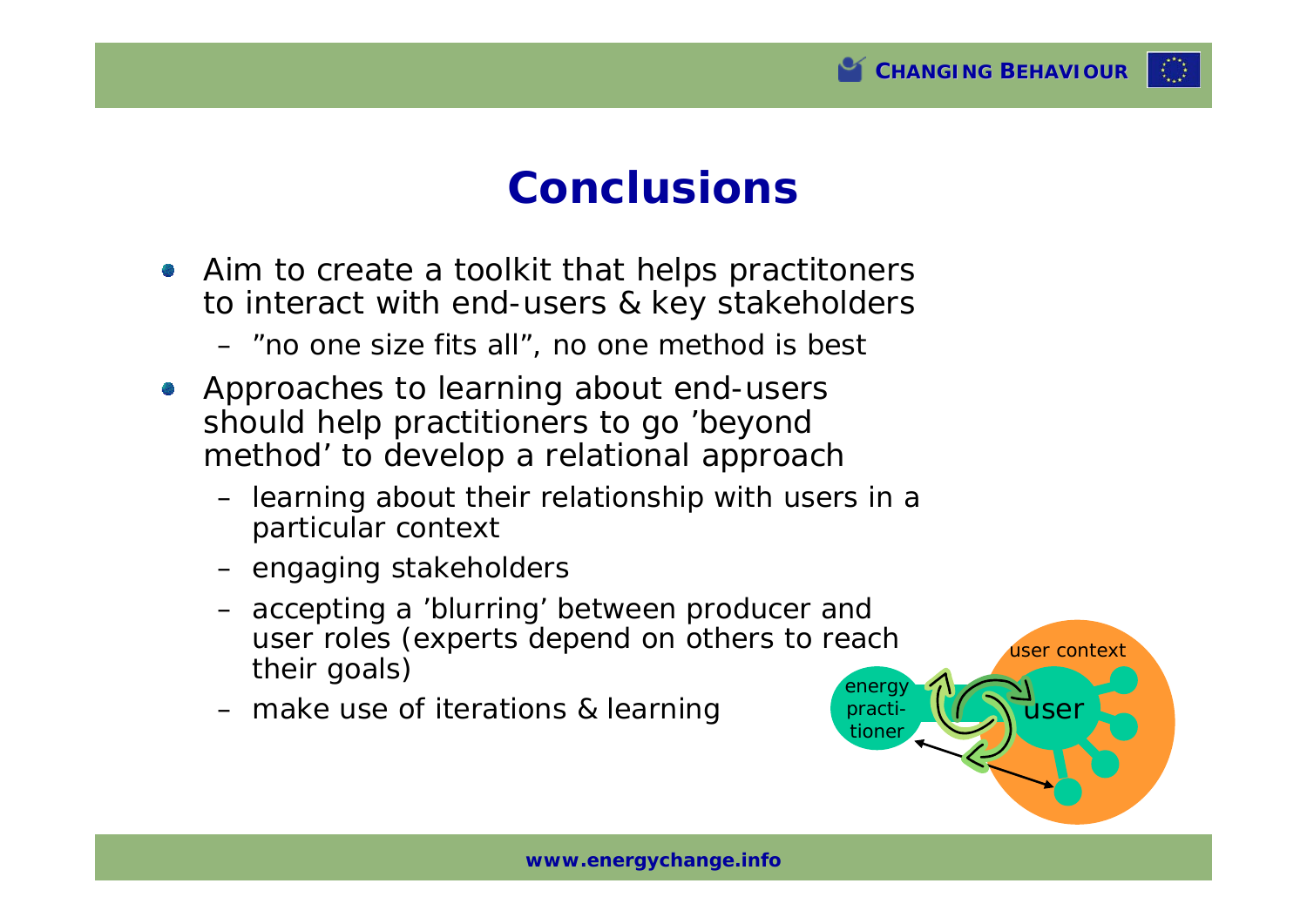# **Thank you!**



- o Database (ext. link)
- o Case Studies
- o Articles and Conference Papers

Changing Behaviour is a project that aims to support change in energy use and energy services. We do so by applying social research on technological change to practical use. Our focus is on the interaction between energy experts and energy users: How can these different groups learn to understand each other better?

Changing Behaviour is an action research project. Researchers and practitioners work together to develop, test and refine tools for improved interaction that are sensitive to context, timing and the needs of different users and stakeholders.

#### **Event Calendar**

| << May 2009 >> |  |                      |  |     |  |  |  |
|----------------|--|----------------------|--|-----|--|--|--|
|                |  | Mo Tu We Th Fr Sa Su |  |     |  |  |  |
|                |  |                      |  | 123 |  |  |  |
|                |  | 4 5 6 7 8 9 10       |  |     |  |  |  |
|                |  | 11 12 13 14 15 16 17 |  |     |  |  |  |
|                |  | 18 19 20 21 22 23 24 |  |     |  |  |  |

Changing Behaviour is a European project that is funded by the EU 7th Framework Programme Energy theme (contract number: 213217). The project partners are from Estonia, Finland, Germany, Greece, Hungary, Latvia, Lithuania, the Netherlands and the LIK.

Athens workshop registration now open

Monday, 11 May 2009 09:44

**Energy efficiency** programmes should concentrate more on:

- $\cap$  involving stakeholders in programme design and implementation
- $\cap$  finding the right incentives for different target groups
- $\cap$  providing more information about actual energy use
- $\bigcap$  critically examinining the estimated potential for energy efficiency

#### **www.energychange.info**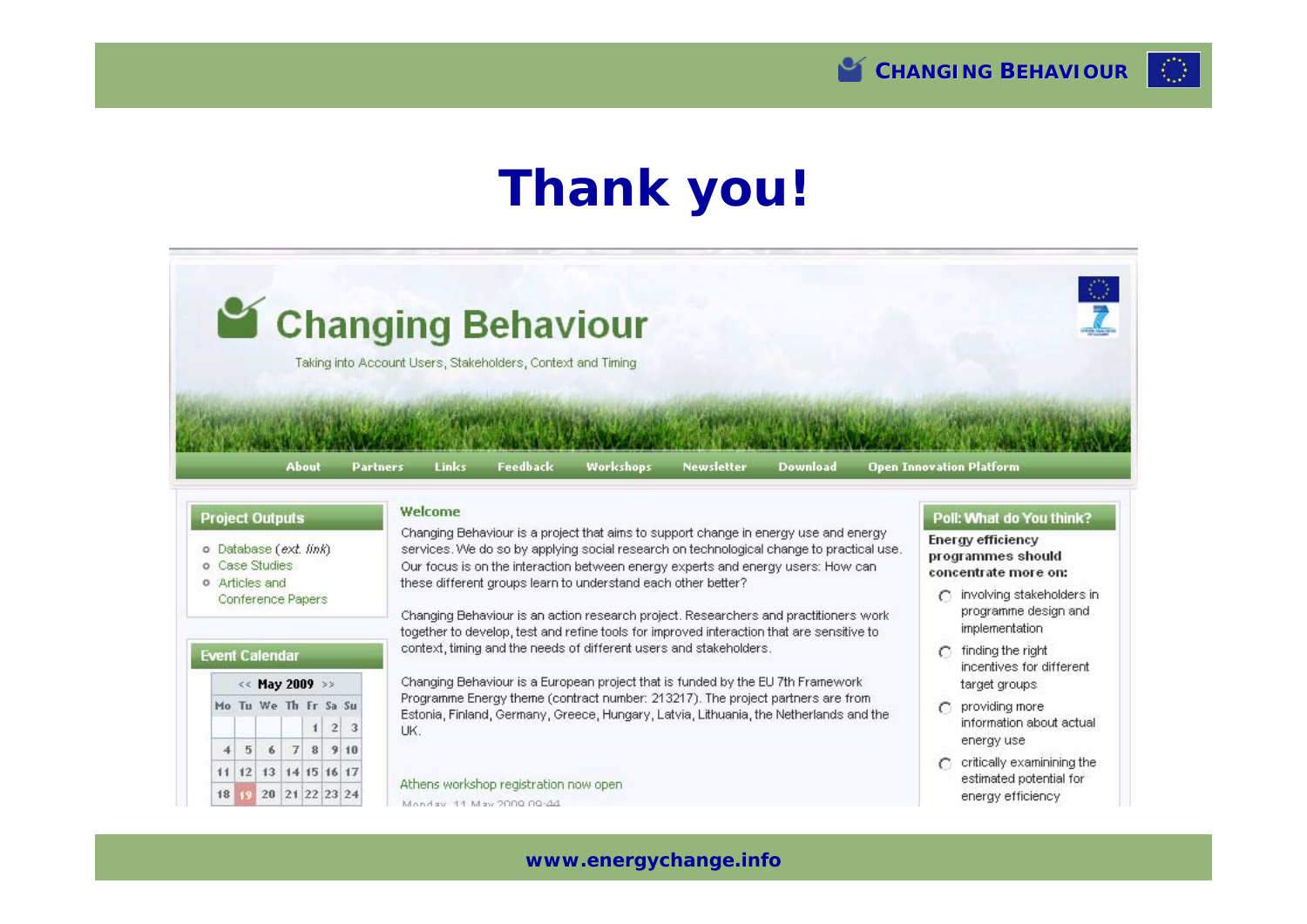

## **Example: end-user orientation**

Developing workable 'procedures' for end-user orientation:

- Questions about the end-user: what you know?
- Ways of answering these questions:
	- 1. Problem analysis: what 'users' should I target?
	- 2. Small-scale research (alternatives)
		- Previous research, statistics
		- Interviews, expert interviews
		- Field observation
		- Questionnaire surveys
	- 3. Testing ideas with the target group (alternatives)
		- Self as target group
		- 'Friendly users'
		- Expert ('lead') users
		- Focus groups
		- 'Mini-pilots'